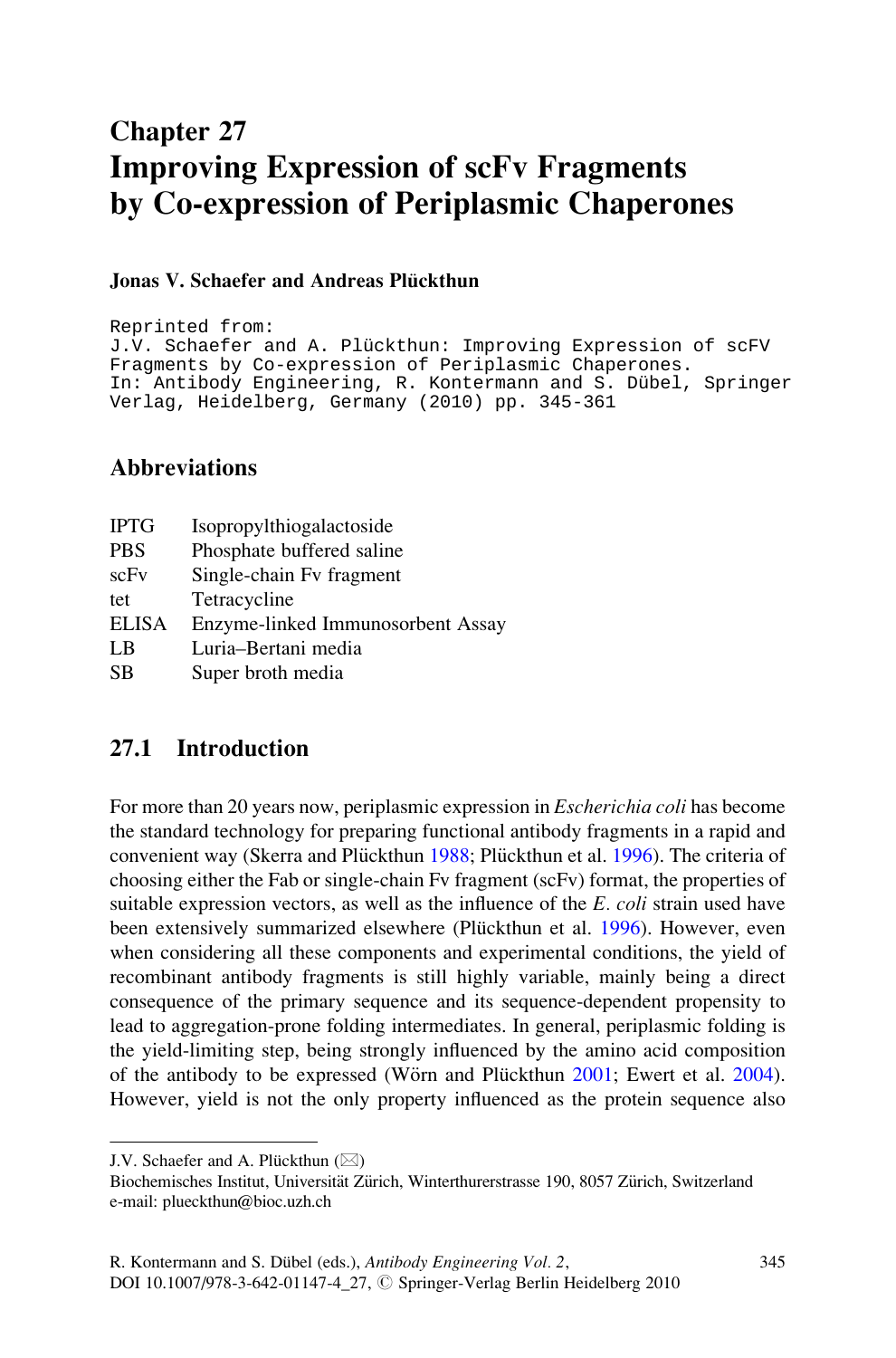determines stability and resistance against aggregation upon storage of the purified protein. Since these properties cannot be changed by expression conditions, antibody sequence alteration must be seen in conjunction with choosing an appropriate expression system, and this includes chaperone co-expression.

Two principal methods have proven to be successful for improving antibody sequences: a "rational" approach and a "directed evolution" one. The rational approach is based on alignments of the particular antibody sequence to that of well-expressing fragments (Knappik and Plückthun [1995](#page-15-0); Wörn et al. [2000](#page-16-0); Ewert et al. [2003,](#page-14-0) [2004;](#page-15-0) Honegger et al. [2009\)](#page-15-0), an analysis of exposed hydrophobic residues (Nieba et al. [1997\)](#page-15-0), or the grafting of CDRs onto a stable and well-folding framework (Jung and Plückthun [1997](#page-15-0); Willuda et al. [1999](#page-16-0); Kügler et al. [2009](#page-15-0)). In a directed evolution approach, the protein is subjected to an evolutionary pressure, which rewards stability and expression (Jung et al. [1999;](#page-15-0) Jermutus et al. [2001;](#page-15-0) Schimmele and Plückthun  $2005$ ). When starting from a given antibody, such protein engineering constitutes — undeniably — a significant effort. The ability to rapidly characterize the given antibody fragment will be critical whenever a choice between various fragments with different binding properties has to be made. For this purpose, significant amounts of properly folded protein are necessary.

Therefore, we discuss here the co-expression of periplasmic factors improving the yield of soluble and correctly folded antibody. Because of their conserved intradomain disulfide bonds, antibody fragments need to be secreted to an oxidizing compartment for correct folding (Skerra and Plückthun [1988](#page-16-0)), this being the periplasmic space in bacteria. While some antibodies have been engineered to fold in the absence of disulfides (Proba et al. [1998\)](#page-16-0) and others have been expressed (Proba et al. [1995;](#page-15-0) Levy et al.  $2001$ ) in E. coli mutant strains with altered cytoplasmic redox machinery where cytoplasmic disulfides can accumulate to some extent (Ortenberg and Beckwith [2003\)](#page-15-0), this chapter deals with periplasmic expression.

The effect of overexpressing molecular chaperones and other folding modulators on the yield of foreign proteins has been reviewed (Wall and Plückthun [1995;](#page-16-0) Kolaj et al. [2009](#page-15-0)). Since the folding of the antibody takes place *after* its secretion, periplasmic factors are of greatest interest in this regard. Nonetheless, the overexpression of cytoplasmic factors has also been attempted in the hope of improving yield of soluble antibody (Söderlind et al. [1995;](#page-16-0) Hu et al. [2007](#page-15-0)).

In the bacterial periplasm, three types of folding modulators have been identified that may play a role with the folding of exogenous proteins in  $E$ . *coli*: (1) the disulfide-bond-forming (Dsb) machinery (Kadokura et al. [2003;](#page-15-0) Ortenberg and Beckwith [2003](#page-15-0)), with the periplasmic proteins DsbA and DsbC, and to some degree the specialized DsbE and DsbG (DsbB and DsbD being transmembrane proteins for regenerating the periplasmic factors); (2) the four periplasmic proteins with peptidyl prolyl cis/trans isomerase (PPI) activity (Galat [2003](#page-15-0)), PpiA (RotA), PpiD, FkpA, and SurA; and (3) the protein Skp with chaperone activity (see below), and finally the protease DegP (Skorko-Glonek et al. [2008](#page-16-0)) suspected to also have chaperone activity at low temperature.

There is clear evidence that the spectrum of activities of these proteins is overlapping. The dimeric peptidyl prolyl *cis/trans* isomerase FkpA has chaperone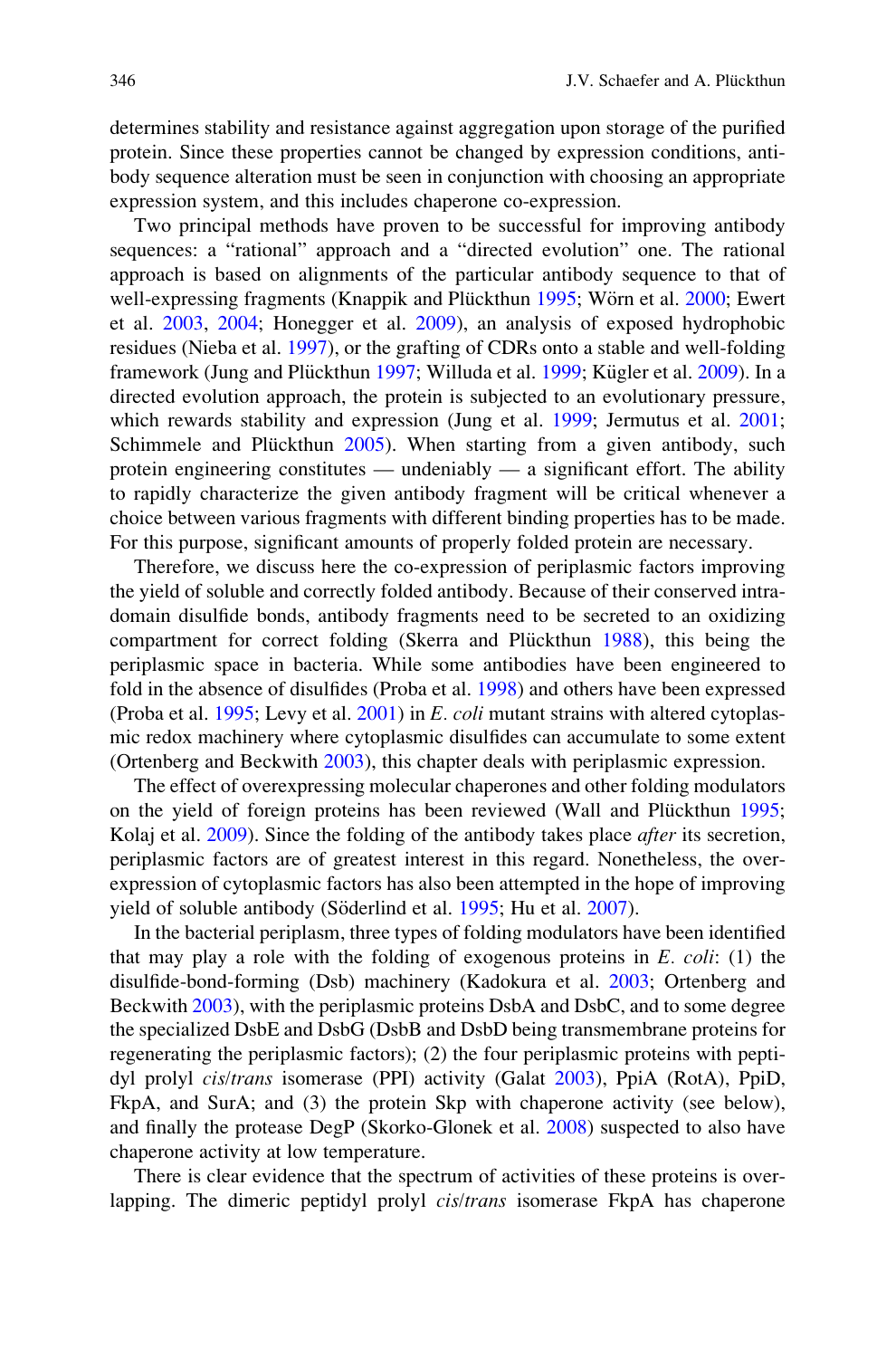activity, most clearly shown by its improvement of the periplasmic expression of scFv fragments that do not even have a *cis* proline (Bothmann and Plückthun  $2000$ ; Ramm and Plückthun [2000](#page-16-0)). The dimeric DsbC, while showing disulfide isomerase activity, is also thought to have chaperone activity (Chen et al. [1999](#page-14-0); Zhao et al. [2003;](#page-16-0) Segatori et al. [2004\)](#page-16-0) and has been observed to help against periplasmic lysis. However, clear evidence is lacking that an increased peptidyl prolyl cis/trans isomerase activity and an increased disulfide isomerization activity are actually per se beneficial for antibody scFv fragments, as opposed to the observed favorable effects being entirely due to the built-in chaperone activities of FkpA and DsbC, and possibly other factors (Bothmann and Plückthun [2000;](#page-14-0) Ramm and Plückthun [2000;](#page-16-0) Sandee et al. [2005](#page-16-0)). These enzymatic activities may become of great importance in other antibody constructs, however, e.g., those with additional disulfide bonds.

We have taken two approaches to tackle the problem of soluble expression of scFvs. First, we have previously identified factors that increase the functional expression of antibody constructs by a selection approach and have designed appropriate co-expression vectors. Second, we have created a modular system that allows a flexible co-expression of many factors with virtually any antibody expression vector.

For identification of the crucial factors for antibody expression, we used a phage display system, which displayed a constant, poorly folded antibody fragment and a library of co-expressed genes (Bothmann and Plückthun [1998](#page-14-0); Bothmann and Plückthun [2000\)](#page-14-0). With this enrichment strategy, we identified two periplasmic factors with beneficial, chaperone-like properties, both increasing the folding efficiency of scFvs and, consequently, their yield in the periplasm. The first factor identified, Skp (for 17 kDa protein), is a basic periplasmic protein that has been found to specifically interact with outer membrane proteins, assisting their transport through the periplasm (De Cock et al.  $1999$ ; Schäfer et al. 1999), and it may similarly interact with the folding antibody. It has recently been found to interact also with some periplasmic E. coli proteins (Jarchow et al. 2008). The second factor, FkpA, is a periplasmic peptidyl prolyl cis/trans isomerase, which also acts as a chaperone (Bothmann and Plückthun [2000](#page-14-0); Ramm and Plückthun [2000\)](#page-16-0), perhaps the more important property. The effects of Skp and FkpA (increasing the scFv yield by up to a factor 10) appear to be specific for every antibody variant, as neither additivity nor synergy was observed. However, we never noticed a negative influence of the co-expression of either Skp or FkpA onto the scFv level up to now — in some cases it had simply no effect, notably when the antibody did not show significant aggregation tendencies to begin with.

While Skp and FkpA have been experimentally identified by an enrichment strategy to be helpful for antibody fragments, a more generic co-expression strategy can be useful as well. Therefore, we designed a plasmid series, named pCH, for the overexpression of the thiol-disulfide oxidoreductases DsbA and DsbC, based on the pTUM4 vector (Schlapschy et al. [2006\)](#page-16-0). The coding sequence for Skp, as well as FkpA and SurA (another peptidyl prolyl cis/trans isomerase with suspected chaperone activity, implicated in the delivery of proteins across the periplasm to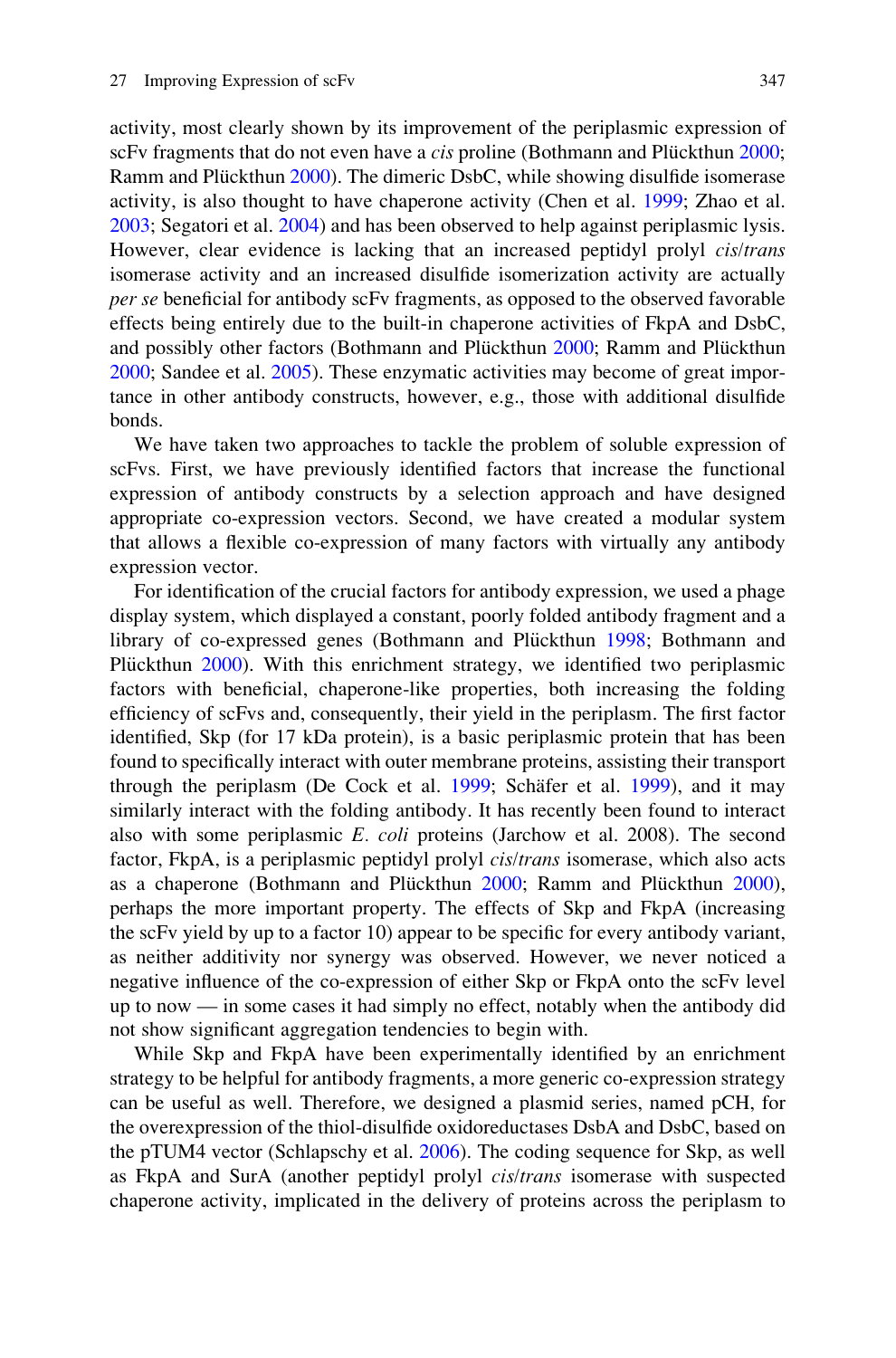the outer membrane),was also included. The main reason for altering the existing pTUM4 plasmid was to create a new modular structure that should be compatible to virtually any antibody expression plasmid. This was achieved using a modular design previously utilized by Lutz and Bujard [\(1997](#page-15-0)), allowing a convenient exchange of both the origin of replication as well as the genes conferring antibiotic resistance by unique restriction sites. Thus, we created a set of plasmids, carrying different combinations of origin of replications (ColE1, p15A, and pSC101, each resulting in a different number of intracellular plasmid copies) in conjunction with the genes conferring resistance to ampicillin, kanamycin, chloramphenicol, or tetracycline, respectively. With this variety of origins and resistance genes, the pCH series is compatible with virtually all conventional antibody expression vectors. The choice of different origins allows one to control the level of chaperone co-expression based on different plasmid copy numbers. It also safeguards against plasmid incompatibility (which can lead to the loss of one of the plasmids), even though this may be less of a concern in high copy number plasmids (Velappan et al. [2007\)](#page-16-0). Initial results indicate an overall yield increase of antibody fragments in a variety of formats upon co-transformation of suitable E. coli hosts with members of this vector series.

## 27.2 Materials

- Standard molecular biology equipment and reagents for
	- Isolating genomic DNA from E. coli (e.g., Qiagen DNeasy Blood  $&$  Tissue Kit),
	- Performing PCR reactions,
	- Cutting and gel-purifying DNA (e.g., Sigma-Aldrich GenElute Gel Extraction Kit),
	- Ligating and transforming DNA,
	- Conducting an enzyme-linked immunosorbent assay (ELISA), and
	- Performing sodium dodecyl sulfate-polyacrylamide gel electrophoresis (SDS-PAGE) and subsequent immunoblotting;
- An appropriate expression system to produce histidine-tagged antibody fragments in the periplasm, such as the pAK system (see Chap. 3 or Krebber et al. [1997](#page-15-0));
- Cell disrupting instrument like a French Press (Aminco Rochester, NY, USA) with 4 ml cell and 40 ml cell or a TS 1.1 benchtop (Constant Systems Ltd. UK);
- An automated LC-System: e.g., BioCAD workstation (e.g., PerSeptive Biosystems, acquired by Applied Biosystems) with dual-channel variable-wavelength UV/visible detector, semipreparative flow cell (Perkin Elmer), fraction collector Advantec SF-2120 (Toyo Roshi International), or equivalent system;
- POROS20 MC/M 4.6 mm/100 mm (metal chelate) (Applied Biosystems);
- POROS20 HQ/M 4.6 mm/100 mm (anion exchange) (Applied Biosystems);
- POROS20 HS/M 4.6 mm/100 mm (cation exchange) (Applied Biosystems);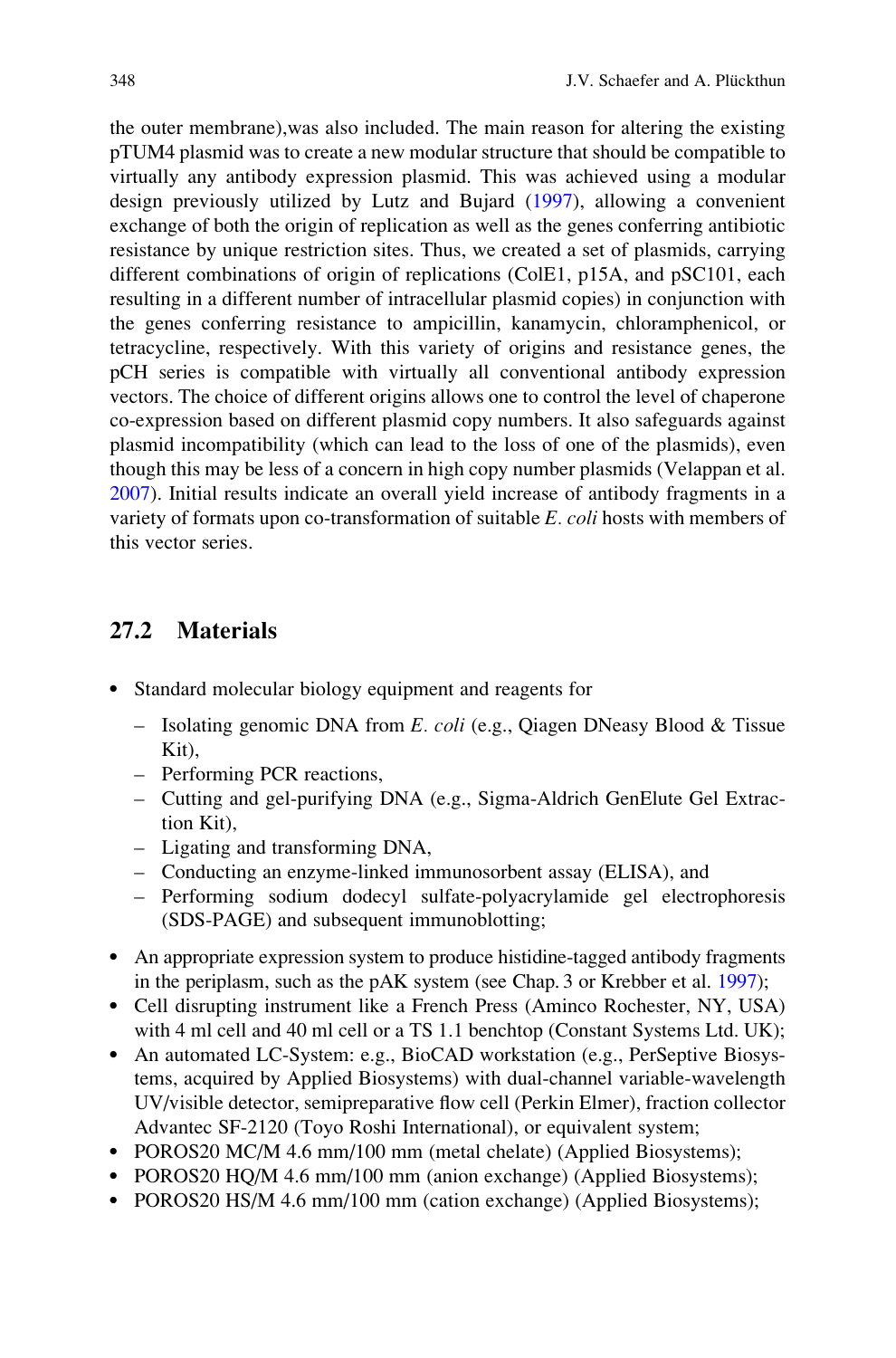27 Improving Expression of scFv 349

• Imidazole stock solution  $(1 M)$  adjusted to pH 7 with acetic acid.

Note: Make sure to adjust the pH of the imidazole stock solution using *acetic* acid, and not with HCl, in order to keep the ionic strength low (otherwise the protein might run through the coupled downstream ion exchange column);

- NaCl stock solution  $(3 M)$ ;
- NiCl<sub>2</sub> (200 mM);
- Distilled water.

PBS (PBST)  $Na<sub>2</sub>HPO<sub>4</sub>$  (10 mM);  $KH_2PO_4$  (1.8 mM); KCl (2.7 mM); NaCl (137 mM, pH 7.4); for PBST, also add Tween 20 to a final concentration of 0.05%

Extraction Buffer Sucrose, 20% (w/v); EDTA (1 mM); Tris-HCl (100 mM, pH 8.0).

Solubilization Buffer Urea (2 M); EDTA (1 mM); Glycylglycine (10 mM, pH 7.5).

MHA Buffer  $(5 \times$  stock solution is given) Mes (33 mM); Hepes (33 mM); Na-acetate (33 mM; adjust to pH 7.5 with NaOH unless a different pH is indicated below).

## 27.3 Procedure

### **Construction of Vectors for the Co-expression of Periplasmic Chaperones** 27.3.1  $\sum_{i=1}^{n}$

Co-expression the chaperones mentioned above can either be driven from expression cassettes within the same vector or from separate plasmids used in co-transformations. In the following, the design and cloning of such vectors is described.

#### 27.3.1.1 Cloning of scFv Fragments from pAK/pJB into Vectors Overexpressing Periplasmic Chaperones (pHB110, pHB610, pJB33)

1. Excise the expression cassette coding for the scFv antibody fragment from the relevant pAK/pJB vector (described in detail in Chap. 3) by digestion with XbaI and HindIII. Use 2 µg purified plasmid DNA and incubate at  $37^{\circ}$ C for 2 h in a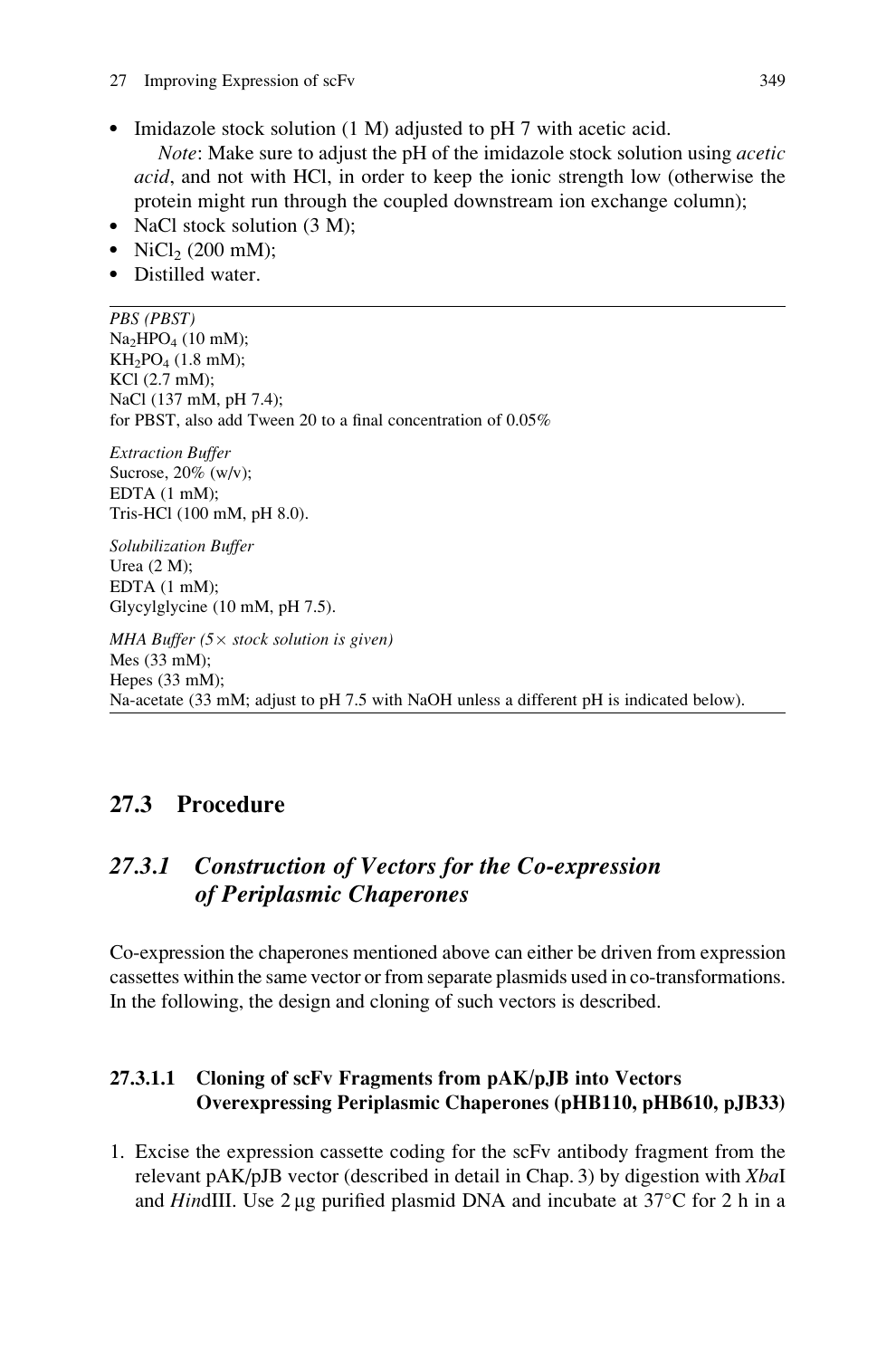total volume of 50  $\mu$ l containing 5  $\mu$ l 10  $\times$  NEBuffer 2 (NEB), 5  $\mu$ l 10  $\times$  BSA, and 20 units of each XbaI (NEB) and HindIII (NEB).

Note: Procedure 27.3.1.1 describes the co-expression of periplasmic chaperones on the expression vector itself. These vectors have compatible restriction sites with the phage display vectors described in Chap. 3. The vectors differ (Fig. [27.1\)](#page-6-0) in whether they also allow phage display and thus have a moderately strong translation initiation region (pHB110, pHB610), or only allow periplasmic expression and have a strong translation initiation region (pJB33), and in whether they co-express Skp or FkpA. All vectors have compatible restriction sites.

2. Digest appropriate amounts of vector (pHB110, pHB610, or pJB33) with XbaI and HindIII (removing the *tet*-cassette, see Fig.  $27.1$ ) for 2 h at 37°C under the same conditions as above. Also, dephosphorylate the cut vector by adding calf intestinal alkaline phosphatase (CIP, NEB; 0.5 unit/µg vector) to the digestion after 1 h.

Note: Dephosphorylation should not be necessary because of the asymmetric overhangs. However, we always include this step to eliminate any risk of religation of single-cut vector.

3. Purify the digested scFv antibody genes and vector by preparative agarose gel electrophoresis in combination with the GenElute gel extraction kit (Sigma-Aldrich).

Note: For pure preparations of a completely digested vector, it is very important not to overload the agarose gel. Furthermore, the gel electrophoresis has to be run long enough to separate small amounts of undigested or single-cut vector from the digested vector band.

- 4. Ligate 50 ng cut vector with the scFv expression cassette (molar ratio vector to insert 1:5) with 5 units T4 DNA ligase (NEB) in the presence of  $1 \times T4$  DNA ligase buffer in  $10 \mu l$  volume. Incubate for  $2 h$  at room temperature or overnight at  $16^{\circ}$ C.
- 5. Transform 50  $\mu$ l chemocompetent *E. coli* host cells suitable for periplasmic expression (e.g., JM83 (Yanisch-Perron et al. [1985\)](#page-16-0), RV308 (Maurer et al. [1980](#page-15-0)), or SB536 (Bass et al. [1996\)](#page-14-0)) with 5  $\mu$ l of the ligation mix by heat-shock for 45 s at  $42^{\circ}$ C; add 500 µl of Luria–Bertani media (LB) media after 2 min incubation on ice and incubate for 60 min shaking at  $37^{\circ}$ C. Plate all transformed cells on LB,  $1\%$  glucose, chloramphenicol  $(30 \mu g/ml)$  agar plates and incubate overnight at  $37^{\circ}$ C.

Note: JM83 is a generally robust strain that appears to lead to less lysis of the outer membrane upon periplasmic expression of some antibody fragments than some other strains. RV308 is a strain that produces very little (inhibitory) acetate during growth to high cell densities and thus supports fermentation very well. SB536 is deficient in two periplasmic proteases, HhoA (or DegQ) and HhoB (or DegS).

#### 27.3.1.2 Cloning of skp/fkpA in Other Expression Vectors

Both the skp and fkpA genes can be conveniently obtained by digestion and purification from the vector pHB110 or pHB610, respectively (digested either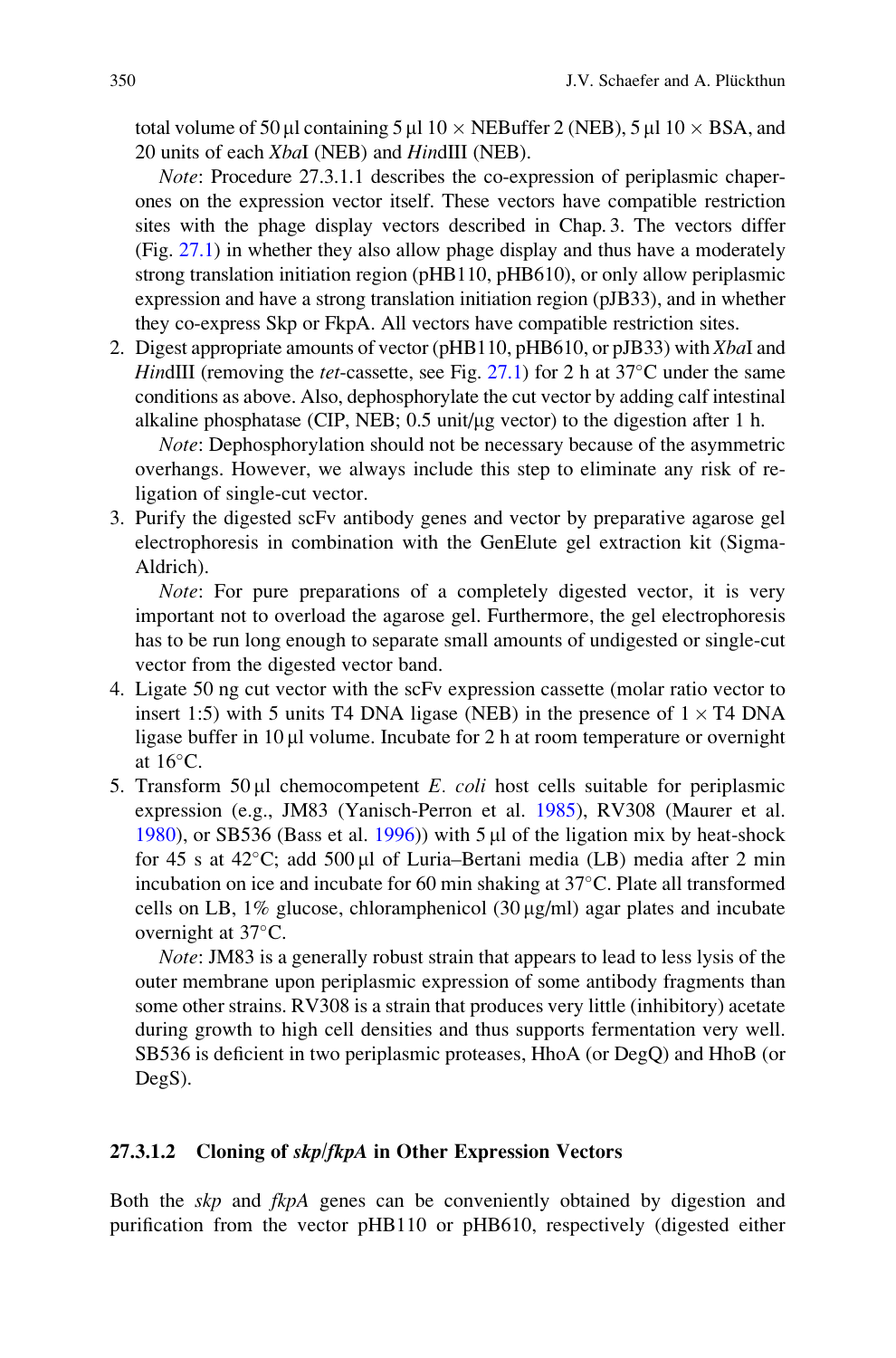<span id="page-6-0"></span>

Fig. 27.1 Vectors and cloning strategies. The vectors pHB110, pHB610, and pJB33 all contain a chloramphenicol resistance gene (cam') as well as a tetracycline resistance "stuffer" cassette (tet, 2101 bp) (Krebber et al. [1997\)](#page-15-0), which will be replaced by the antibody fragment (see Fig. 2.4). This stuffer is shown only schematically and contains the genes for *tetA* and *tetR* without making any fusion protein with upstream or downstream elements in the vector (for details, see Chap. 3). Vectors pHB110 and pHB610 allow either phage display (upon introducing an scFv cassette without stop codon, resulting in a fusion with the phage gene III) or periplasmic expression (if a stop codon is present at the end of the scFv gene), leading to moderate translation levels. In contrast, vector pJB33 leads to an enhanced periplasmic expression (due to the strong Shine– Dalgarno sequence SDT7g10 from T7 phage) and permits subsequent IMAC purification of the antibody fragment (see Chap. 3). Because of their compatible design, elements (e.g., the strong Shine– Dalgarno sequence) can be exchanged between vectors. (a) Vector pHB110 containing the skp cassette with flanking genes (in the form it was enriched during panning (Bothmann and Pluckthun [1998\)](#page-14-0)). This vector can also be used as a source of  $\frac{skp}{\text{after}}$  digestion with NotI, SpeI, and SalI/XhoI. (b) Vector pHB610 containing  $f k pA$ , excisable using NotI. (c) Vector pJB33 with stronger translation initiation region for high yield expression of scFv (see Chap. 3). (d) Schematic overview of the pCH series, encoding five different chaperones. As indicated, both the cassette for the origin of replication as well as that for the antibiotic resistance is exchangeable using AvrII/ SacI or SacI/XhoI, respectively.  $lpxD$ : the first 65 aa of UDP-3-O-[hydroxymyristoyl]-glucosamine-N-acyltransferase, yeat: the last 49 aa of YeaT (outer membrane proteins involved in the insertion of other outer membrane proteins). The sequence of the vectors is available from the authors upon request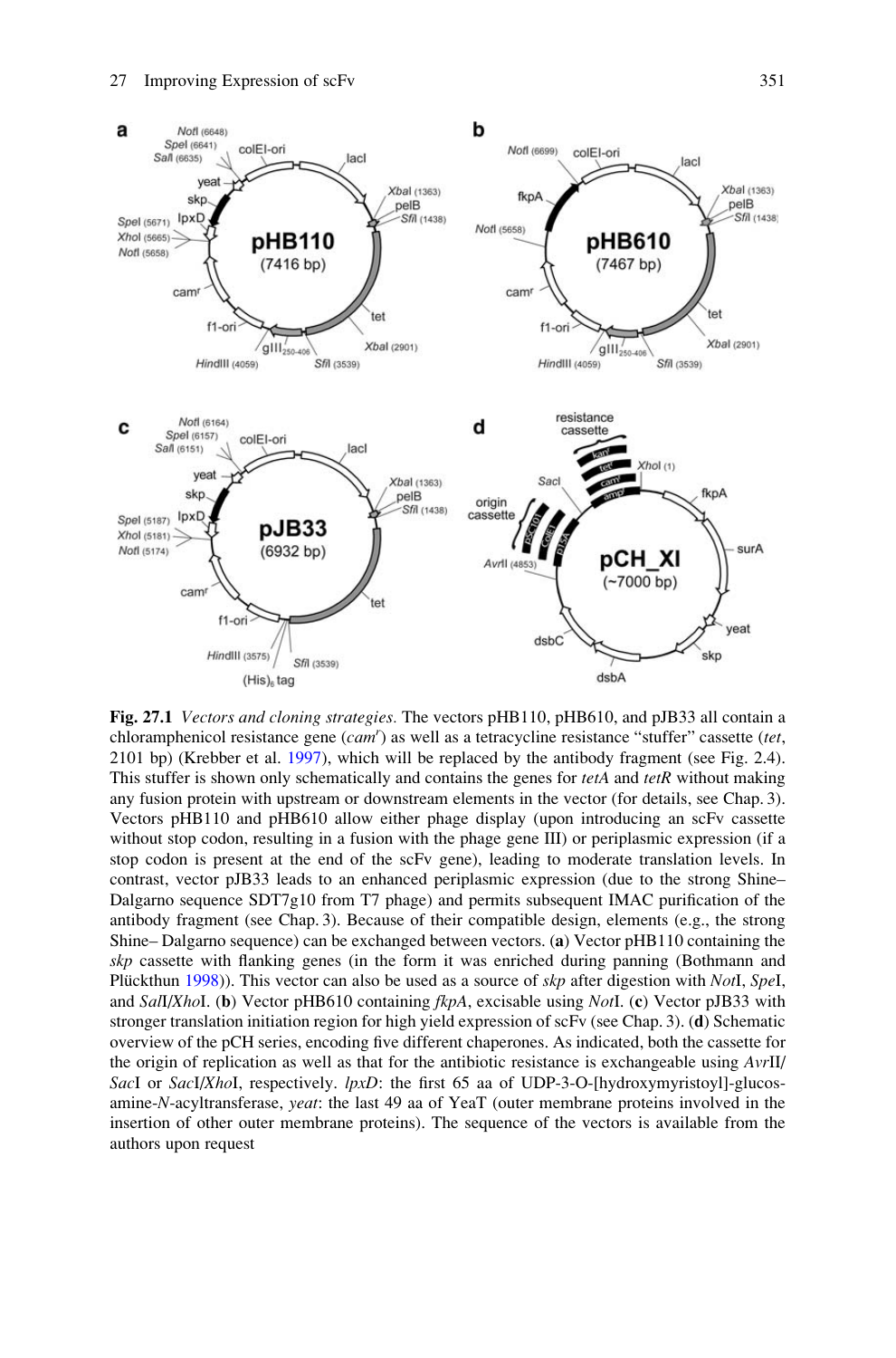| skp-for:                                                       |  |  |  |  |  |  | 5' NNN NNN XXX XXX GAT CCA AGC AAT ATC CGT ATG TCT GC 3'  |    |
|----------------------------------------------------------------|--|--|--|--|--|--|-----------------------------------------------------------|----|
| skp-rev:                                                       |  |  |  |  |  |  | 5' NNN NNN XXX XXX TTA TTT AAC CTG TTT CAG TAC GTC GGC 3' |    |
| fkpA-for: 5' NNN NNN XXX XXX GAT TCA CCT CTT TTG TCG AAT GGT C |  |  |  |  |  |  |                                                           | 3' |
| fkpA-rev: 5' NNN NNN XXX XXX TTA TTT TTT AGC AGA ATC TGC GGC 3 |  |  |  |  |  |  |                                                           | 3' |

Fig. 27.2 Primers used for the amplification of skp and fkpA. XXX XXX stands for the restriction site used for subcloning, while NNN NNN represents the additional bases flanking the restriction sites necessary for efficient cleavage (see e.g., the New England Biolabs catalog)

with NotI or alternatively with SpeI and XhoI/SaII; see Fig. [27.1](#page-6-0)). By PCR amplification, new restriction sites can, of course, be added to insert them into any desired expression vector. These amplified fragments might thus also be useful for insertion into vectors used for expressing antibody fragments other than scFvs, and other periplasmic protein altogether (Fig. 27.1).

As neither for *skp* nor for *fkpA* the exact limits of their promoters have been experimentally verified, we recommend using the PCR primers specified in Fig. 27.2 for amplifying the genes (if they are to be expressed under their own promoters) from the vectors pHB110 or pHB610 or, alternatively, from genomic E. coli DNA:

- 1. Isolate genomic DNA from E. coli using the DNeasy Blood & Tissue Kit (Qiagen) as described by the manufacturer.
- 2. Perform PCR amplification of  $\kappa$  or  $\beta$  with the above mentioned primers according to standard protocols.

Note: We recommend using high-fidelity, proofreading polymerases (e.g., Phusion High-Fidelity DNA Polymerase from Finnzymes). At the beginning of the PCR reaction, the annealing temperatures for the above mentioned primers are set to the theoretical values of  $56-59^{\circ}$ C. However, we recommend increasing this temperature after the first five cycles (depending on the additional nucleotides added as overhang), as the amplified PCR product including this overhang will serve itself as template DNA for further amplification.

3. Digest the PCR product with the appropriate restriction enzymes, and ligate it into your favorite expression vector (also see steps 27.3.1.1.4–5).

#### 27.3.1.3 Co-expression of Chaperones Encoded on a Second Plasmid

As an alternative to co-expressing the desired chaperones from the same plasmid, double transformation of E. coli hosts with two plasmids (one encoding the antibody fragment to be expressed and the second one harboring the genes for the chaperone(s)) is an option. However, the plasmids must possess different antibiotic resistance and preferentially different origin of replications, even though this is not strictly required when they are of high copy number (Velappan et al. [2007\)](#page-16-0). The choice of different origins can be beneficial since chaperone expression can be tuned by differences in the plasmid copy number. Therefore, we used a modular design based on the pZ vector system developed by Lutz and Bujard [\(1997](#page-15-0)) for the pCH vector series leading to the constitutive overexpression of the chaperones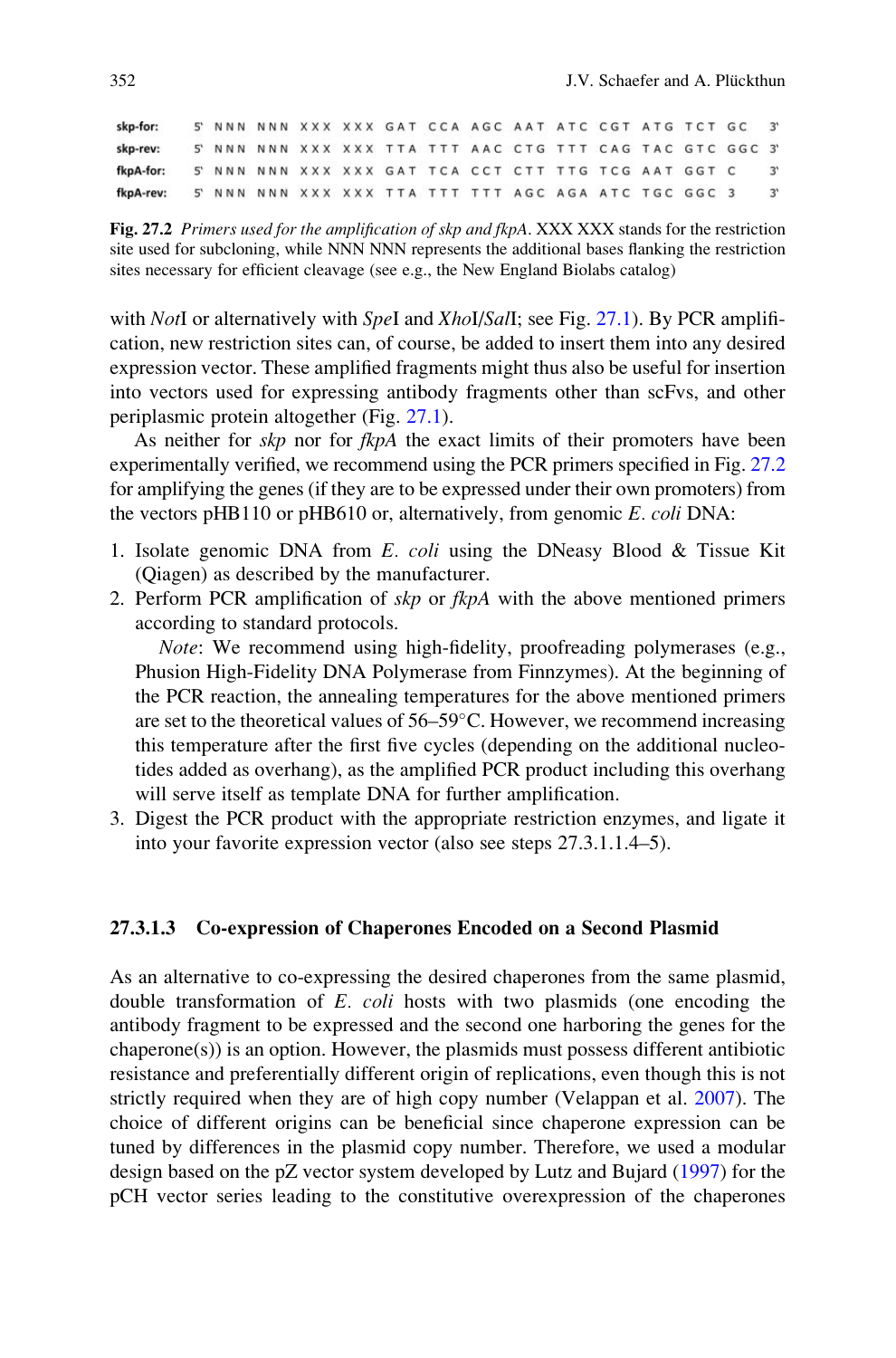DsbA, DsbC, FkpA, SurA, and Skp. As mentioned above, this modular structure provides the chance to choose between the ColE1 origin of replication, (resulting in 50–70 intracellular plasmid copies), p15A origin (20–30 copies), and pSC101 origin  $(\sim 10 \text{ copies})$ , as well as cassettes encoding resistance to ampicillin, kanamycin, chloramphenicol, or tetracycline. These vectors should therefore be compatible with virtually any existing expression plasmid. For further details also refer to the legend of Fig. [27.1.](#page-6-0)

- 1. Transform suitable  $E.$  coli host cells with both plasmids, coding for the scFv and chaperones, respectively, as described in 27.3.1.1.5. For periplasmic expression, JM83 (Yanisch-Perron et al. [1985\)](#page-16-0) is a robust host, but many other strains can be used (see 27.3.1.1.5).
- 2. Plate all transformed cells on LB, 1% glucose agar plates containing both appropriate antibiotics and incubate overnight at the desired temperature. It may be useful to test the effect of co-expression both at room temperature and at  $37^{\circ}$ C.

#### 27.3.2  $\frac{1}{2}$  smaller  $\frac{1}{2}$  smaller  $\frac{1}{2}$  and  $\frac{1}{2}$  and  $\frac{1}{2}$  and  $\frac{1}{2}$  and  $\frac{1}{2}$  and  $\frac{1}{2}$  and  $\frac{1}{2}$  and  $\frac{1}{2}$  and  $\frac{1}{2}$  and  $\frac{1}{2}$  and  $\frac{1}{2}$  and  $\frac{1}{2}$  and  $\frac{1}{2}$  and  $\frac$

1. Inoculate 10 ml SB medium (per l, 35 g tryptone, 20 g yeast extract, 5 g NaCl, pH 7.5), containing the appropriate antibiotic(s) and 0.1% glucose, with a single colony of transformed  $E.$  coli, harboring the plasmid encoding the respective scFv fragment, and, if applicable, the plasmid co-expressing the chaperones. Grow the culture at  $24^{\circ}$ C and induce with 1 mM isopropylthiogalactoside (IPTG) (final concentration) at an  $OD<sub>600</sub>$  of 0.5.

Note: This procedure aims at analyzing the relative amounts of soluble protein for different constructs and/or chaperone co-expression.

Note: The growth at room temperature is in general very beneficial for increasing the yield. At higher temperature, not only does a more significant portion of many antibody fragments end up in insoluble periplasmic fractions, but also incorrectly folded antibody fragments (or aggregates) interfere with membrane assembly, leading to an induced leakiness of the outer membrane and product loss.

Note: Use only 0.1% glucose or less in the expression culture upon starting. This amount of glucose is enough to efficiently repress protein expression for 3–4 h until the culture has reached the OD required for induction. If higher concentrations of glucose are used, IPTG-induced protein expression might fail or be delayed.

Note: When analyzing many constructs in parallel, it might be beneficial to grow overnight pre-cultures and inoculate the final expression culture at a starting  $OD_{600}$  of 0.1. This will lead to growth synchronization of the cultures and therefore synchronize the time points where the OD for IPTG induction has been reached.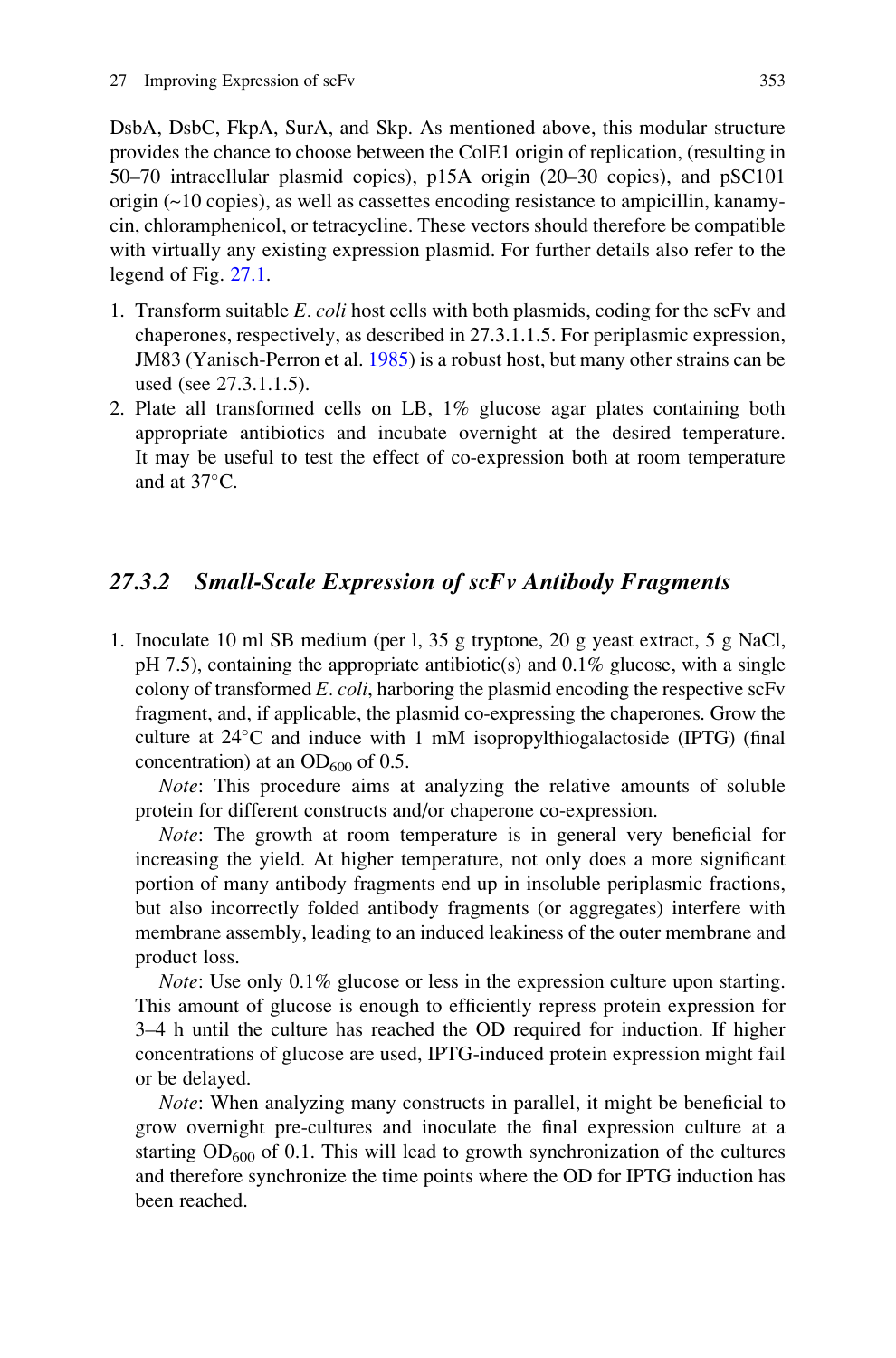2. Harvest the cells 4 h after induction by centrifugation  $(5,000 \text{ g for } 10 \text{ min at } 4^{\circ}\text{C})$ . Note: This expression time is an average value, which depends on the aggregation properties of the construct and any proteolytic degradation, e.g., in linker regions of fusion proteins. Robust constructs can be expressed for longer times.

Note: For troubleshooting, aliquots of the original culture and the supernatant after centrifugation should be kept and analyzed for scFv expression by SDS-PAGE and immunoblotting. These samples could pinpoint problems of the expression itself, compared to difficulties with the isolation and purification steps afterwards.

3. Resuspend the cells carefully in 0.5 ml pre-cooled extraction buffer on ice, and measure the  $OD_{600}$ . Do not lyse the bacteria. Add lysozyme (Sigma-Aldrich;  $100 \mu g/ml$ ) and incubate for 1 h on ice.

Note: This procedure will destabilize both the E. coli peptidoglycan and the outer membrane, allowing soluble contents of the periplasm to leak out.

- 4. Centrifuge bacteria at 5,000 g for 10 min at  $4^{\circ}$ C and carefully transfer the supernatant (soluble periplasmic fraction) to a fresh Eppendorf tube.
- 5. Dissolve the pellet in 0.5 ml solubilization buffer (insoluble fraction).

*Note*: This solubilization can be performed overnight, shaking at  $4^{\circ}$ C if necessary. This concentration of urea will in general be sufficient to dissolve periplasmic aggregates.

6. Normalize all fractions to the same  $OD<sub>600</sub>$  of the original culture.

*Note*: Make fractions comparable between cultures (correct for  $OD_{600}$ ) and within a culture such that aliquots from the soluble and insoluble fractions can be compared easily.

7. For ELISA, coat suitable microtiter plates with the appropriate antigen overnight at  $4^{\circ}$ C according to standard protocols (see, e.g., Thorpe and Kerr [1994](#page-16-0)). Mix a defined amount of normalized soluble fraction with 2% skimmed milk in PBST and apply to the blocked ELISA plate. Subsequently, perform detection as, e.g., described in Thorpe and Kerr [\(1994](#page-16-0)).

Note: If soluble antigen is available, include a competition ELISA control showing that free antigen is able to compete with bound antigen for binding to distinguish nonspecific "sticky" from specifically binding scFvs.

8. For western blot analysis, load defined amounts of soluble and insoluble protein fractions (also including samples taken in step 27.3.2.2 boiled in SDS-loading buffer to have a control of the total expression) on a 15% SDS-PAGE under reducing conditions. Perform standard immunoblotting according to the protocols described in Sambrook and Russell ([2001\)](#page-16-0).

Note: To judge the effect of a construct or chaperone co-expression, it is important to evaluate both the total amount in the soluble fraction, as well as the ratio of soluble to insoluble protein.

Note: The detected soluble protein may not necessarily be functional as it might consist of soluble aggregates (see next section).

Note: Successful transport to the periplasm can be inferred from the correct processing of the signal sequence. This can be detected by the M1 antibody (Sigma-Aldrich) recognizing the processed FLAG tag at the very N-terminus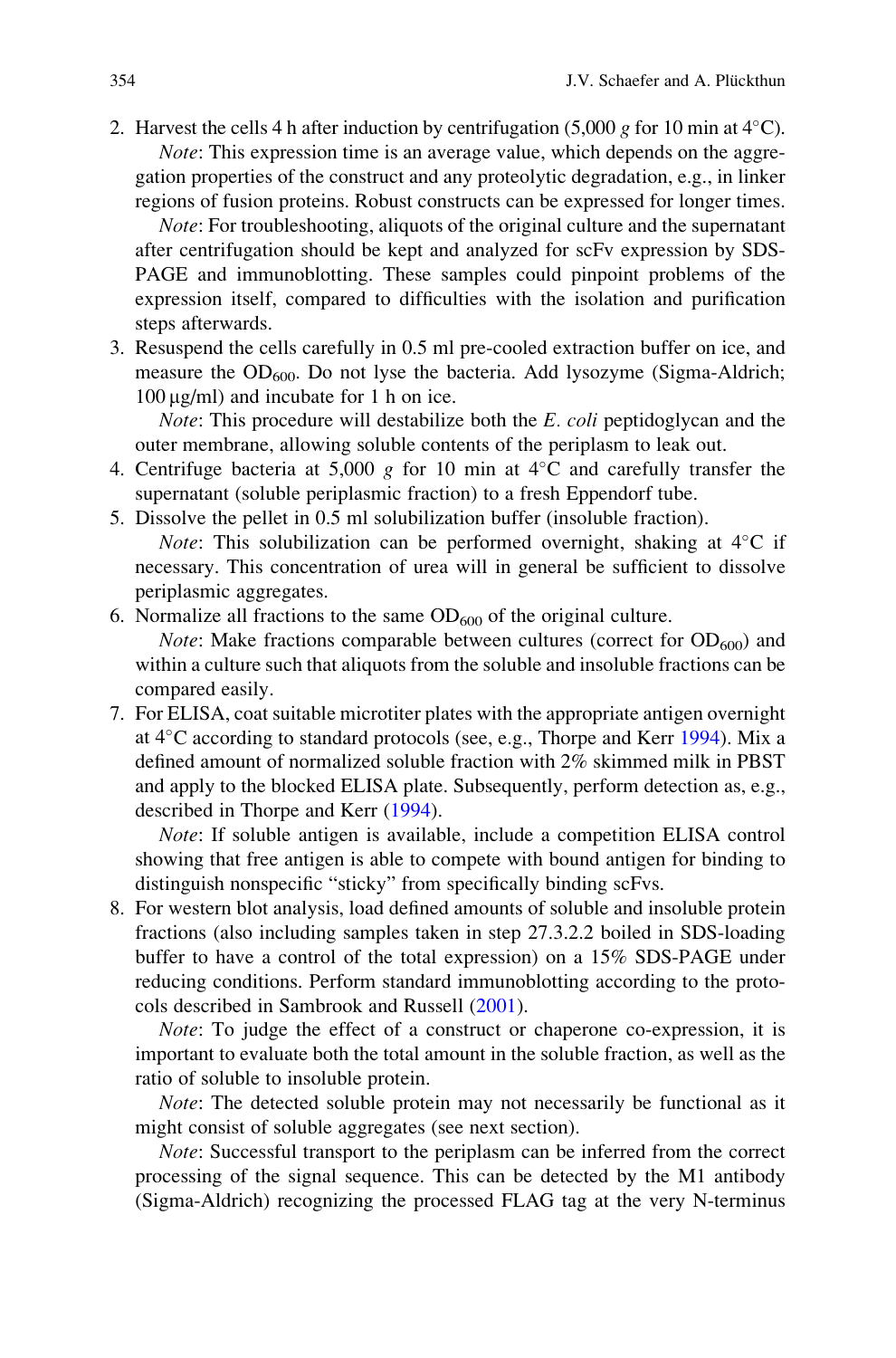(<sup>+</sup>H<sub>3</sub>N-DYKD...) (Knappik and Plückthun [1995\)](#page-15-0), as the antibody does not recognize the tag when it is not at the N-terminus. This N-terminal short FLAG is present in the vector systems used here (this chapter, Chap. 3 and 7).

# $\overline{3}$

The single-chain Fv fragment carrying a C-terminal hexa-histidine tag (e.g., after expression from plasmid pJB33) can by purified by rapid two-column chromatography as described below (Sect. 27.3.3 and 27.3.4). This protocol is designed for 5–10 g wet weight of  $E$ . coli cells, corresponding to about 11 of baffled shake-flask culture.

- 1. Inoculate a pre-culture of 10 ml SB medium, containing the appropriate antibiotic(s) and  $1\%$  glucose, with a single colony of E. *coli*, harboring the plasmid encoding the respective scFv fragment, and optionally a co-expression plasmid for chaperones. Incubate at  $24^{\circ}$ C overnight.
- 2. From this overnight culture, inoculate the main culture of 1 l SB medium containing 0.1% glucose at a starting  $OD_{600}$  of 0.1. Grow the culture at 24°C in a baffled shake flask for higher final cell densities and induce with 1 mM IPTG (final concentration) at an  $OD_{600}$  of 0.5.

Note: Use only 0.1% glucose in the expression culture upon starting. This amount of glucose is enough to efficiently repress protein expression for 3–4 h until the culture has reached the OD required for induction. If higher concentrations of glucose are used, IPTG-induced protein expression might fail or be delayed.

Note: The growth at room temperature is in general very beneficial for increasing the yield. At higher temperature, not only does a more significant portion of many antibody fragments end up in insoluble periplasmic fractions, but also incorrectly folded antibody fragments (or aggregates) interfere with membrane assembly, leading to an induced leakiness of the outer membrane and product loss.

3. Harvest the cells ca. 4 h after induction by centrifugation  $(5,000 \text{ g}$  for 10 min at  $4^{\circ}$ C).

Note: This expression time is an average value, which depends on the aggregation properties of the construct and any proteolytic degradation, e.g., in linker regions of fusion proteins. Robust constructs can be expressed for longer times. Ideally, this should be checked before on a small scale.

4. Resuspend the cell pellet in 40 ml  $1 \times$  MHA buffer containing 0.5 M NaCl and add Benzonase (Merck) to a final concentration of 10 U/ml for removal of nucleic acids.

Note: To reduce protein degradation, protease inhibitors can be added to the solubilized cells. Proteolysis is usually only an issue for some fusion proteins, especially with positively charged residues in or near the linker region. It should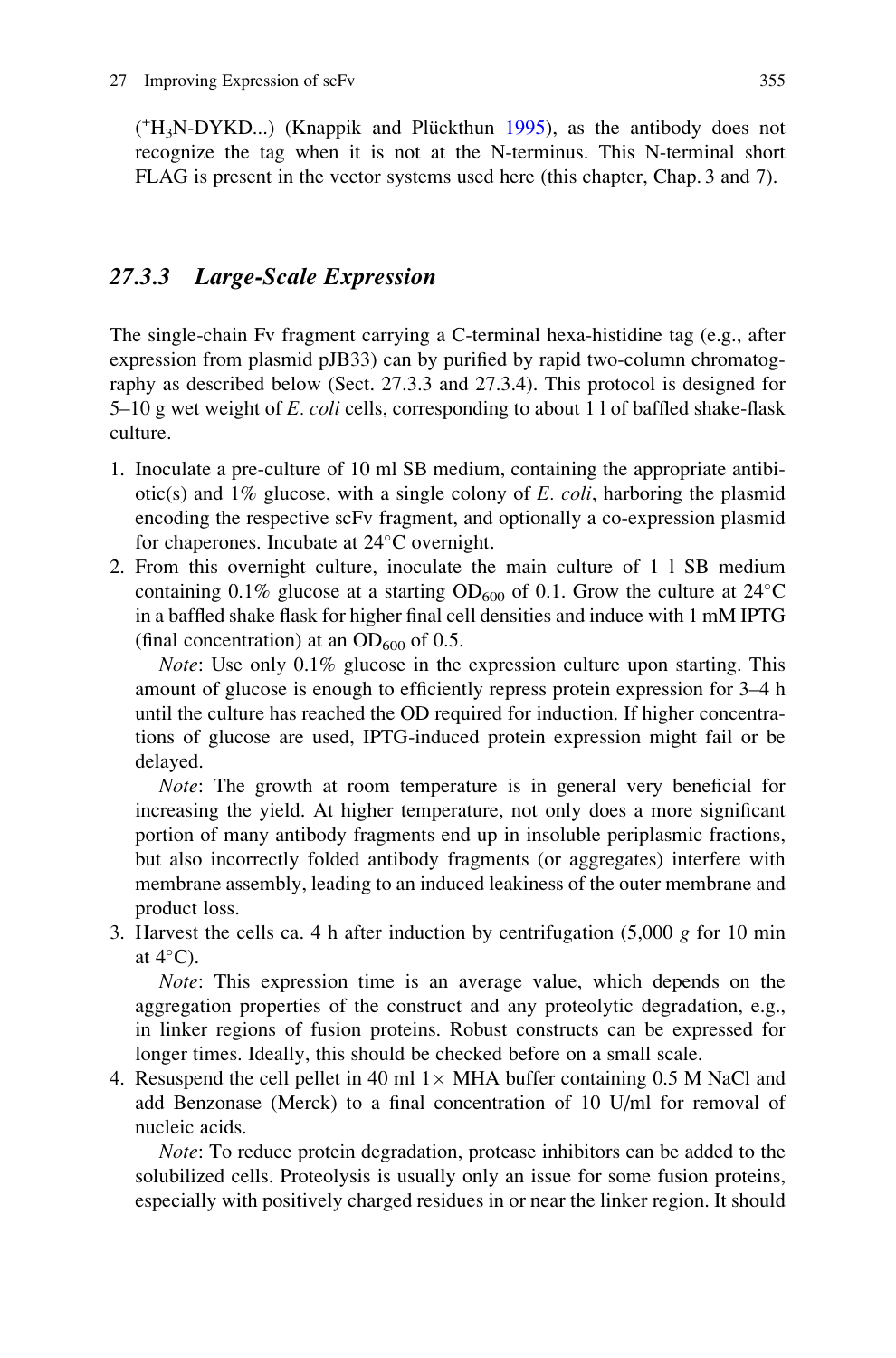be kept in mind that most scFv fragments are not readily degraded by proteases. The commercial protease inhibitor cocktails are mostly targeting eukaryotic proteases and are thus not very effective against E. coli proteases. Also, proteolysis, if it occurs by periplasmic enzymes, frequently begins during the induction phase, and can therefore only partially be combated with inhibitors.

5. Disrupt the cells using a French Press  $(20,000 \text{ psi}, 4^{\circ} \text{C} \text{ in a cold room})$  or the TS 1.1 benchtop. For the French Press, perform at least three passages for optimal lysis of the cells.

Note: The large-scale protocol consists of a lysis of the whole cells, not a periplasmic extraction. The latter can be done as an alternative, but is usually more difficult to do reproducibly on large scales.

- 6. Centrifuge the crude extract in order to separate insoluble cell debris from soluble protein (20,000 g, 30 min at  $4^{\circ}$ C). Carefully separate supernatant from pellet and transfer it to a new tube.
- 7. Filter the supernatant through a  $0.22$ - $\mu$ m filter (use filters with low protein binding properties, e.g., Durapore filters from Millipore). Save an aliquot for subsequent analysis by SDS-PAGE.

## $\overline{y}$   $\overline{y}$   $\overline{y}$   $\overline{y}$

The purification scheme described below includes immobilized metal affinity chromatography (IMAC) as the main step in combination with a directly coupled ion-exchange (IEX) chromatography for separation of the scFvs from bacterial proteins. It is, in general, difficult to get a very highly pure product after a single step of IMAC. Also, such preparations frequently contain a significant amount of RNA or DNA. This motivated the use of the coupled system (Fig. [27.3\)](#page-12-0)

For IEX chromatography, calculate the isoelectric point (pI) of the scFv on the basis of its amino acid composition (e.g., using the website www.expasy.org/ cgi-bin/protparam), as this value is important for deciding which ion exchange matrix and buffer system to use: for scFvs with pI values below 7.0 we recommend using an anion exchanger, while for values higher than 7.0, cation exchange chromatography should be performed. Purification on the BioCAD 700E (PerSeptive Biosystems, acquired by Applied Biosystems) over both columns can be done within only 30 min either by manual operation or by running a program automatically.

*Note*: If possible, perform all chromatography steps at  $4^{\circ}$ C. Use only buffers of highest purity, properly degassed and filtered  $(0.22 \,\mu m)$  prior to use. The system should be completely purged with  $1 \times$  MHA buffer before the start of purification to avoid any air bubbles in the tubings, which might subsequently get trapped on the columns.

1. Prepare the Ni-IDA POROS MC column (having a column volume (CV) of 1.7 ml) by preloading it with 10 CV 200 mM  $\text{NiCl}_2$  and subsequent washing with 10 CV sterile distilled water to remove the excess  $Ni<sup>2+</sup>$  ions. Equilibrate the column with 10 CV  $1 \times$  MHA buffer, 150 mM NaCl, pH 7.0.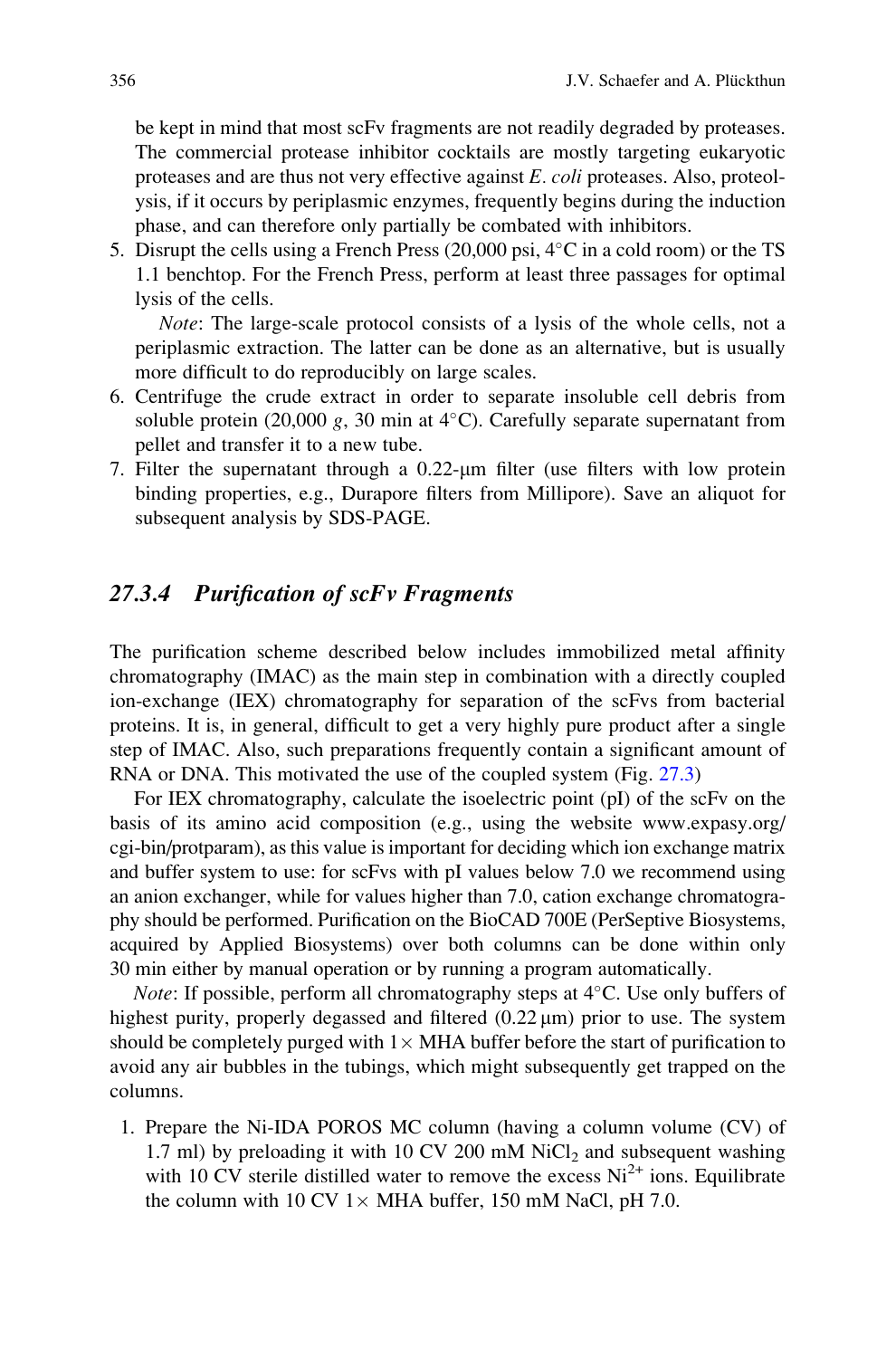<span id="page-12-0"></span>

Fig. 27.3 Tubing diagram for rapid two-column purification of antibody fragments. The disrupted and filtrated cells are loaded onto the immobilized metal ion affinity chromatography (IMAC) column first. Upon antibody elution by increased imidazole concentration, the eluant flow is redirected onto the ion-exchange (IEX) column by turning valves 2 and 4. The adsorbed protein is finally eluted by applying a salt gradient and reversing/switching valves 1 and 3. Please note that it is essential that the imidazole used for elution does not have a high ionic strength, requiring that its pH is adjusted with acetic acid (see note in Sect. 27.2 "Materials")

Note: Similar chromatographic materials can be used with other chromatography systems.

- 2. Load the filtrated antibody sample onto the POROS MC column. During sample loading, the flow rate – otherwise being 3 ml/min – should be reduced to 1.5 ml per minute.
- 3. Wash the column with 15 CV 1  $\times$  MHA buffer containing 150 mM NaCl. The UV absorption signal at 280 nm should have reached its baseline by then.
- 4. Wash the column with 10 CV  $1 \times MHA$  buffer containing 30 mM NaCl, pH 7.0.
- 5. Wash the column with 10 CV  $1 \times$  MHA buffer containing 1 M NaCl, pH 7.0. Note: Washing with low and high salt concentrations assists in removing unspecifically bound material. If the protein of interest is present only in a small amount, several contaminating bacterial proteins can bind to the IMAC column under purification conditions and would finally coelute with the scFv if these stringent washing steps were omitted.
- 6. Wash column with 10 CV of 30 mM imidazole, 150 mM NaCl, pH 7.0.
- 7. Elute specifically bound scFv by either applying an imidazole gradient from 30 to 250 mM imidazole (pH 7.0) (no salt) (10 CV) or a step elution with 250 mM imidazole (pH 7.0) (no salt) (10 CV).
- 8. Directly load the elution on the downstream IEX column by using the BioCAD workstation or equivalent (for tubing diagram see Fig. 27.3). This column can either be a cation or an anion exchanger (see note at the beginning of this subsection).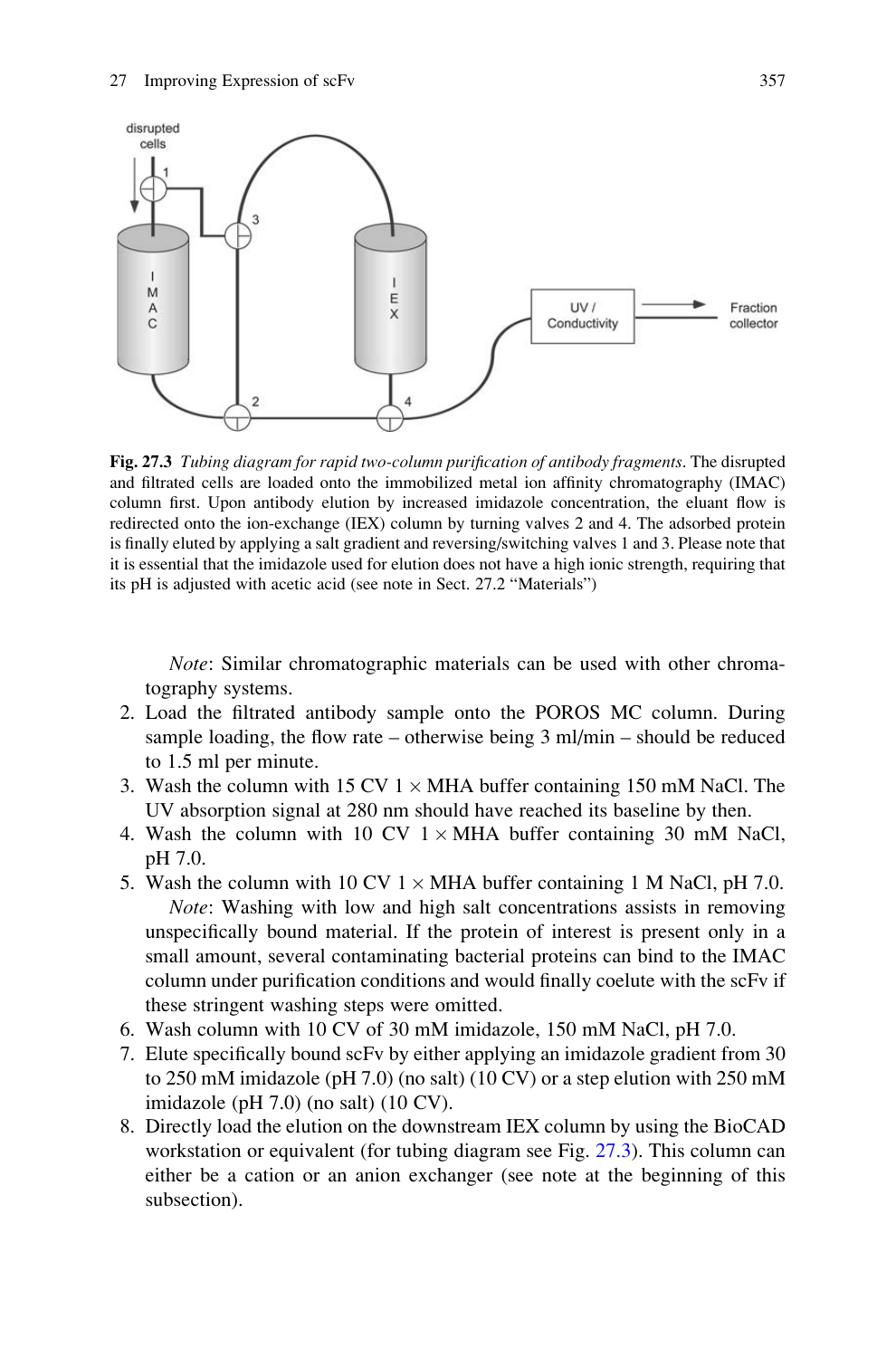Note: The pH for the following washing step and the final elution depends on the pI of the antibody fragment and on the type of the column used (i.e., if the antibody has a pI of 8.5, the pH should be adjusted to 7.0 and the sample should be applied to a cation exchange column; however, if the scFv fragment's pI is lower than 7.0, work with an anion exchanger at pH 8.0).

- 9. Wash the column with  $1 \times$  MHA buffer, containing 30 mM NaCl, at the appropriate pH until the UV 280 nm baseline is reached.
- 10. Elute the scFv from the ion exchange column with a salt gradient from 30 to 750 mM NaCl with the appropriate pH (15 CV). Monitor the elution by its UV absorbance at 280 nm and collect 0.5 ml fractions. Analyze each of them by SDS-PAGE and pool those containing pure scFvs.

Note: The imidazole stock solution used to elute the protein from IMAC must be pH-adjusted by using acetic acid and not with HCl, in order to keep the ionic strength low (otherwise, the protein might run through the coupled downstream ion exchange column).

11. Finally, determine the concentration of this protein solution using standard procedures, and store the purified scFv at  $4^{\circ}$ C after addition of 0.05% sodium azide. For long-term storage at  $-80^{\circ}$ C, it might be beneficial to stabilize the purified scFv by adding human serum albumin to a final concentration of 10 mg/ml.

## 27.4 Comments

This part of the protocol contains general comments about the recommended standard method. The most critical steps were already highlighted directly following the instructions in the different subsections.

- (a) The methods outlined in this chapter will almost certainly be used on antibody fragments that are intrinsically aggregation-prone, this being their main motivation. It must be kept in mind that a tendency for aggregation is an intrinsic property of the protein, and cannot be overcome upon successful expression by whatever method. Such antibody fragments tend to form *soluble* aggregates, and thus a mere inspection of soluble protein on western blots after expression may be very misleading. Molecular chaperones can prevent the formation of large, insoluble aggregates, but sometimes not of smaller, soluble aggregates. Therefore, a serious characterization of an scFv fragment must include gel chromatography, ideally coupled with multi-angle light scattering. This will give a very clear description of the amount of soluble aggregates in a preparation, or their development over time.
- (b) Co-expressing Skp together with an antibody fragment might sometimes result in a prolonged lag phase and slower doubling time of the bacterial cells. However, upon reaching an  $OD_{600}$  of 0.8, these cells recover, possess a higher doubling rate, and finally lead to higher yield of recombinant protein.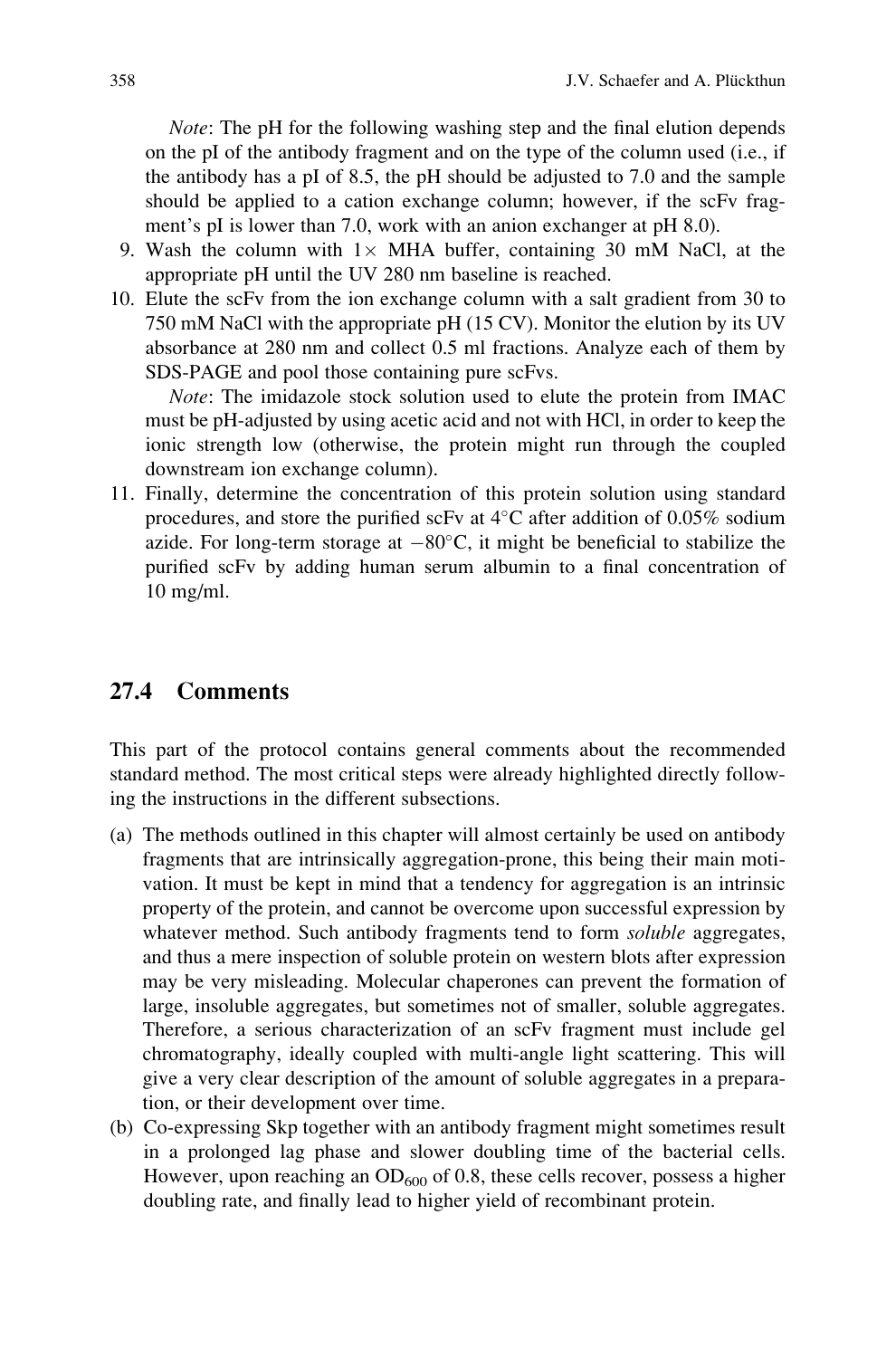<span id="page-14-0"></span>27 Improving Expression of scFv 359

- (c) In contrast to the production of poorly folding antibodies in the absence of chaperone, scFv expression in their presence also offers the advantage of the ability to increase the time of expression. As chaperone expression results in less cell lysis, the final cell density can be increased, which also results in increased total scFv yield.
- (d) We previously demonstrated that the co-expression of the periplasmic PPIase SurA produced no increase in the functional scFv fragment level in the periplasm, at least for the scFv fragments tested (Bothmann and Plückthun 2000; Ramm and Plückthun [2000\)](#page-16-0). However, we decided to retain its gene in the pCH vector series, as we did not observe any disadvantage of SurA expression. In addition, we wanted these vectors to be as generally applicable as possible, also being able to assist the folding of proteins other than scFv.
- (e) As most of the E. coli host proteins co-purified in IMAC have a pI of less than 6.5, they will bind to anion-exchange columns. Therefore, these columns can also be used in an inverse setup for scFv constructs with high pI, trapping the E. coli proteins while leaving the scFv in the flow-though.
- (f) As imidazole slowly catalyzes the hydrolysis of acid labile bonds and can interfere with many subsequent assays, its presence is not ideal for long-term storage. Therefore, the two-step method presented in this protocol helps as built-in buffer exchange. Alternatively, the IMAC eluate can be dialyzed against a physiological buffer such as PBS immediately after purification.

Acknowledgments This protocol has evolved over the years, and heavily relies on the research and the original versions developed by Hendrick Bothmann.

#### References

- Bass S, Gu Q, Christen A (1996) Multicopy suppressors of prc mutant Escherichia coli include two HtrA (DegP) protease homologs (HhoAB), DksA, and a truncated R1pA. J Bacteriol 178:1154–1161
- Bothmann H, Plückthun A (1998) Selection for a periplasmic factor improving phage display and functional periplasmic expression. Nat Biotechnol 16:376–380
- Bothmann H, Plückthun A (2000) The periplasmic *Escherichia coli* peptidylprolyl cis, transisomerase FkpA I. Increased functional expression of antibody fragments with and without cisprolines. J Biol Chem 275:17100–17105
- Chen J, Song JL, Zhang S, Wang Y, Cui DF, Wang CC (1999) Chaperone activity of DsbC. J Biol Chem 274:19601–19605
- De Cock H, Schäfer U, Potgeter M, Demel R, Müller M, Tommassen J (1999) Affinity of the periplasmic chaperone Skp of Escherichia coli for phospholipids, lipopolysaccharides and non-native outer membrane proteins. Role of Skp in the biogenesis of outer membrane protein. Eur J Biochem 259:96–103
- Ewert S, Honegger A, Plückthun A (2003) Structure-based improvement of the biophysical properties of immunoglobulin VH domains with a generalizable approach. Biochemistry 42:1517–1528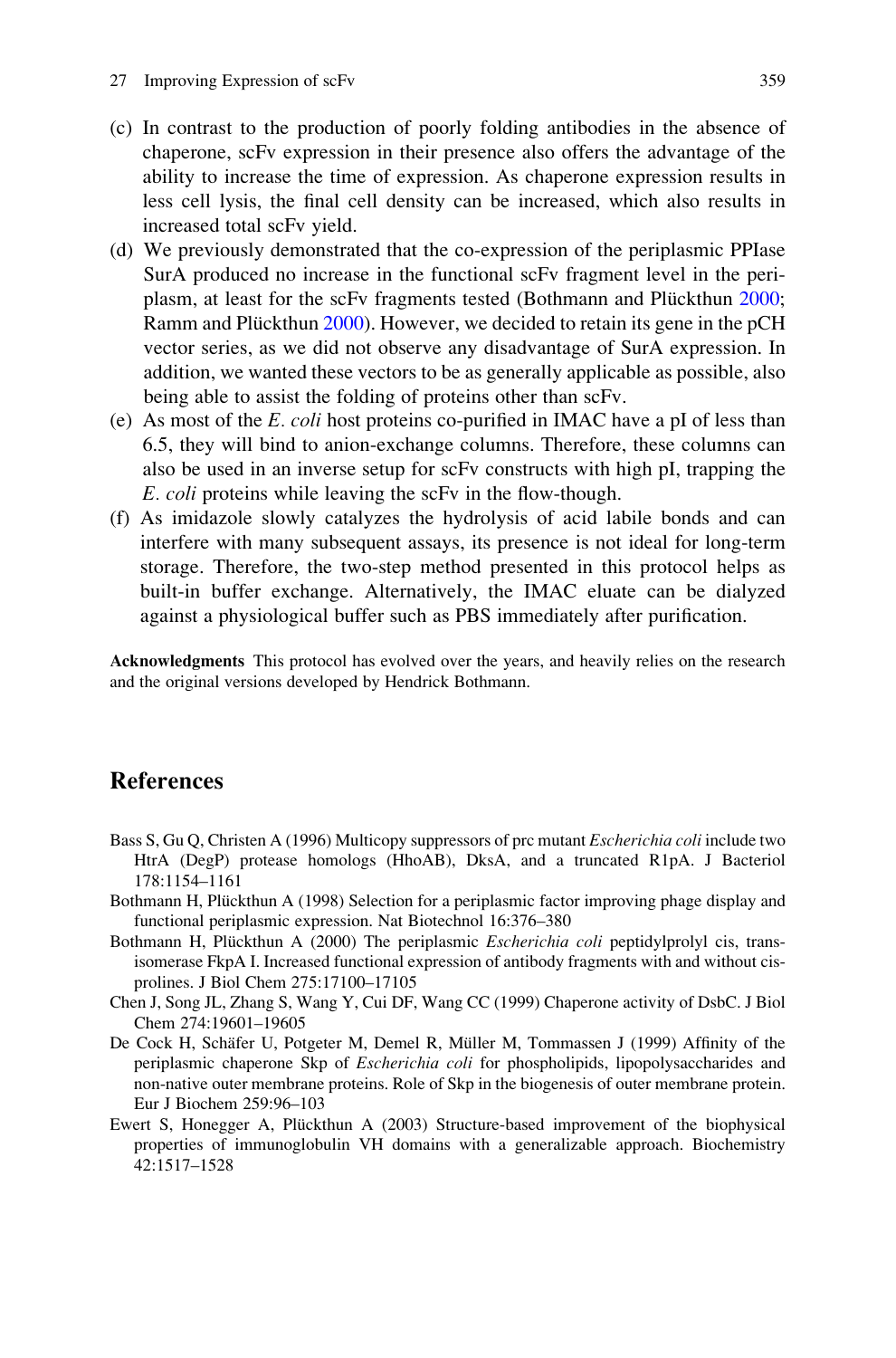- <span id="page-15-0"></span>Ewert S, Honegger A, Plückthun A (2004) Stability improvement of antibodies for extracellular and intracellular applications: CDR grafting to stable frameworks and structure-based framework engineering. Methods 34:184–199
- Galat A (2003) Peptidylprolyl cis/trans isomerases (immunophilins): biological diversity–targets– functions. Curr Top Med Chem 3:1315–1347
- Honegger A, Malebranche AD, Röthlisberger D, Plückthun A (2009) The influence of the framework core residues on the biophysical properties of immunoglobulin heavy chain variable domains. Protein Eng Des Sel 22:121–134
- Hu X, O'Hara L, White S, Magner E, Kane M, Wall JG (2007) Optimisation of production of a domoic acid-binding scFv antibody fragment in *Escherichia coli* using molecular chaperones and functional immobilisation on a mesoporous silicate support. Protein Expr Purif 52:194–201
- Jarchow S, Lück C, Görg A, Skerra A (2008) Identification of potential substrate proteins for the periplasmic Escherichia coli chaperone Skp. Proteomics 8:4987–4994.
- Jermutus L, Honegger A, Schwesinger F, Hanes J, Plückthun A (2001) Tailoring in vitro evolution for protein affinity or stability. Proc Natl Acad Sci USA 98:75–80
- Jung S, Plückthun A (1997) Improving in vivo folding and stability of a single-chain Fv antibody fragment by loop grafting. Protein Eng 10:959–966
- Jung S, Honegger A, Plückthun A (1999) Selection for improved protein stability by phage display. J Mol Biol 294:163–180
- Kadokura H, Katzen F, Beckwith J (2003) Protein disulfide bond formation in prokaryotes. Annu Rev Biochem 72:111–135
- Knappik A, Plückthun A (1995) Engineered turns of a recombinant antibody improve its in vivo folding. Protein Eng 8:81–89
- Kolaj O, Spada S, Robin S, Wall JG (2009) Use of folding modulators to improve heterologous protein production in *Escherichia coli*. Microbial Cell Factories 8:9
- Krebber A, Bornhauser S, Burmester J, Honegger A, Willuda J, Bosshard HR, Plückthun A (1997) Reliable cloning of functional antibody variable domains from hybridomas and spleen cell repertoires employing a reengineered phage display system. J Immunol Methods 201:35–55
- Kügler M, Stein C, Schwenkert M, Saul D, Vockentanz L, Huber T, Wetzel SK, Scholz O, Plückthun A, Honegger A, Fey GH (2009) Stabilization and humanization of a single-chain Fv antibody fragment specific for human lymphocyte antigen CD19 by designed point mutations and CDR-grafting onto a human framework. Protein Eng Des Sel 22:135–147
- Levy R, Weiss R, Chen G, Iverson BL, Georgiou G (2001) Production of correctly folded Fab antibody fragment in the cytoplasm of *Escherichia coli* trxB gor mutants via the co-expression of molecular chaperones. Protein Expr Purif 23:338–347
- Lutz R, Bujard H (1997) Independent and tight regulation of transcriptional units in Escherichia coli via the LacR/O, the TetR/O and AraC/I1-I2 regulatory elements. Nucleic Acids Res 25:1203–1210
- Maurer R, Meyer B, Ptashne M (1980) Gene regulation at the right operator (OR) bacteriophage lambda I. OR3 and autogenous negative control by repressor. J Mol Biol 139:147–161
- Nieba L, Honegger A, Krebber C, Plückthun A (1997) Disrupting the hydrophobic patches at the antibody variable/constant domain interface: improved in vivo folding and physical characterization of an engineered scFv fragment. Protein Eng 10:435–444
- Ortenberg R, Beckwith J (2003) Functions of thiol-disulfide oxidoreductases in E. coli: redox myths, realities, and practicalities. Antioxid Redox Signal 5:403–411
- Plückthun A, Krebber A, Krebber C, Horn U, Knüpfer U, Wenderoth R, Nieba L, Proba K, Riesenberg D (1996) Producing antibodies in *Eschericia coli*: Fom PCR to fermentation. In: McCafferty J, Hoogenboom H (eds) Antibody engineering: a practical approach. IRL press, Oxford, pp 203–252
- Proba K, Ge L, Plückthun A (1995) Functional antibody single-chain fragments from the cytoplasm of Escherichia coli: Influence of thioredoxin reductase (TrxB). Gene 159:203–207